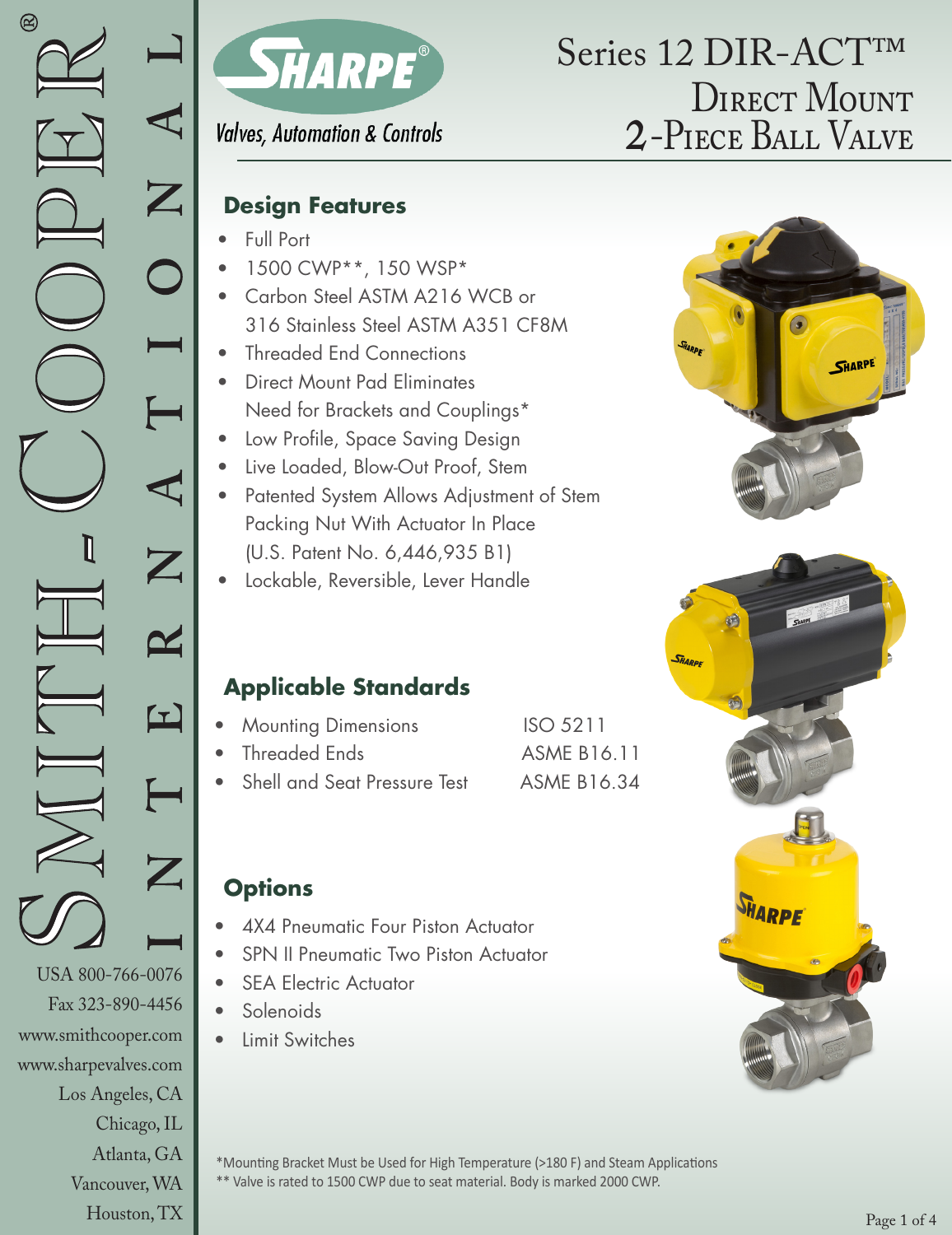

# DIRECT MOUNT 2-PIECE BALL VALVE Series 12 DIR-ACT™

#### **Dimensions**



| <b>Size</b> | Port | А    | B    | $C\varnothing$ | D    | F    | G    | øΗ             | ØΙ         |       | K     | M     |
|-------------|------|------|------|----------------|------|------|------|----------------|------------|-------|-------|-------|
| 1/4         | 0.46 | 2.80 | 1.44 | 4.92           | 2.83 | 1.71 | 0.37 | F03 $(1.42)^*$ | F05 (1.97) | 0.130 | 0.110 | 0.342 |
| 3/8         | 0.50 | 2.80 | 1.44 | 4.92           | 2.83 | 1.71 | 0.37 | F03 $(1.42)^*$ | F05(1.97)  | 0.130 | 0.110 | 0.342 |
| 1/2         | 0.59 | 2.80 | 1.44 | 4.92           | 2.83 | 1.71 | 0.37 | F03 $(1.42)^*$ | F05(1.97)  | 0.130 | 0.110 | 0.342 |
| 3/4         | 0.79 | 3.15 | 1.55 | 4.92           | 2.85 | 1.85 | 0.42 | F04(1.65)      | F05(1.97)  | 0.138 | 0.138 | 0.342 |
|             | 1.00 | 3.42 | 1.69 | 7.48           | 3.37 | 2.20 | 0.45 | F05(1.97)      | F07(2.76)  | 0.177 | 0.138 | 0.342 |
| $1-1/4$     | 1.26 | 4.15 | 2.01 | 7.48           | 3.60 | 2.60 | 0.55 | F05(1.97)      | F07(2.76)  | 0.177 | 0.138 | 0.429 |
| $1 - 1/2$   | 1.50 | 4.46 | 2.23 | 7.48           | 3.84 | 2.81 | 0.56 | F05(1.97)      | F07(2.76)  | 0.177 | 0.138 | 0.429 |
| $\gamma$    | 2.00 | 5.39 | 2.70 | 7.48           | 4.19 | 3.17 | 0.55 | F05(1.97)      | F07(2.76)  | 0.177 | 0.138 | 0.429 |

\*Bolt slots accept F03, F04 and F05

#### Dimensions (Inches)

Smith-Cooper International • Toll Free (800) 766-0076 • Fax (323) 890-4456 • www.smithcooper.com • www.sharpevalves.com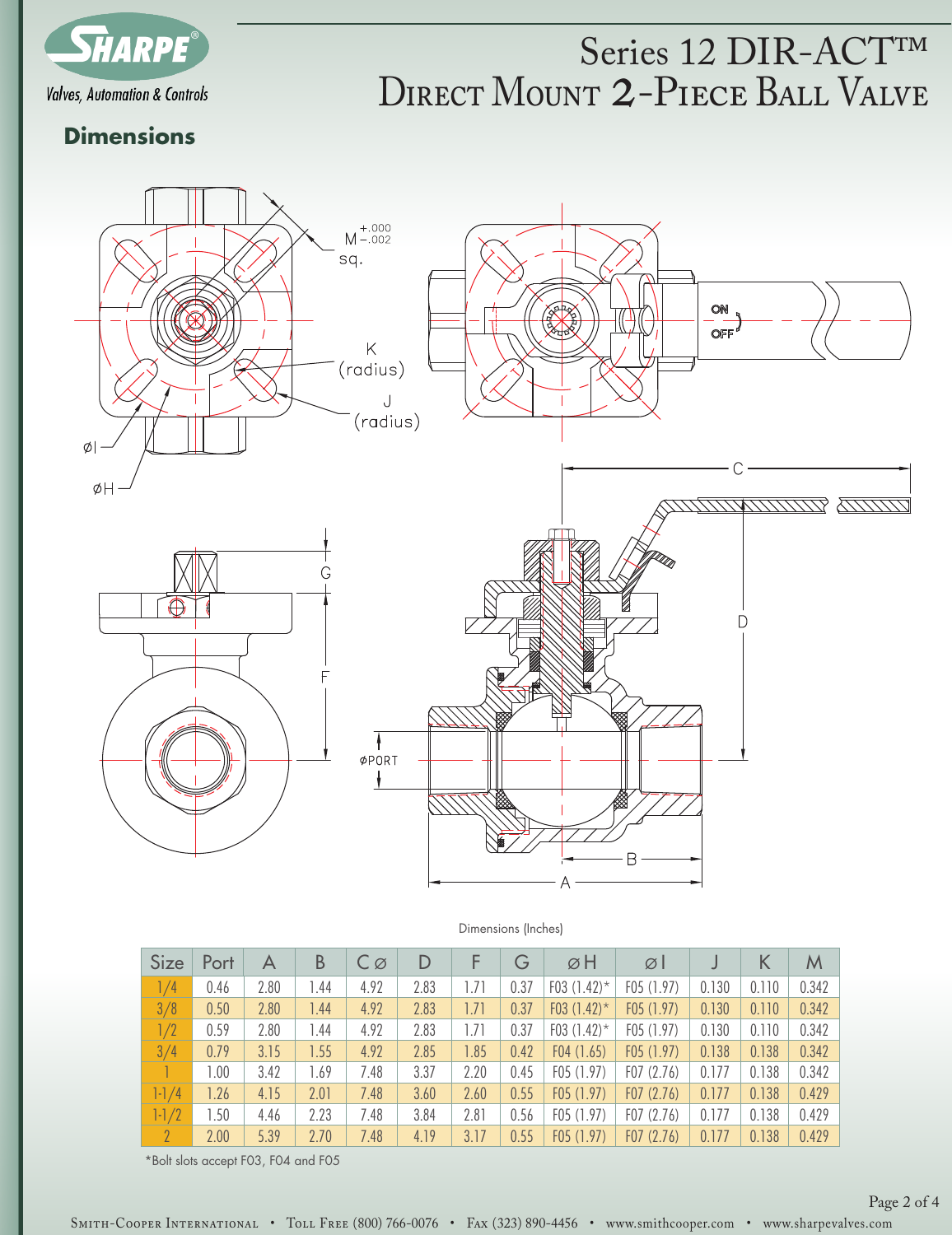

## DIRECT MOUNT 2-PIECE BALL VALVE Series 12 DIR-ACT™

#### **Parts & Materials**



| No.             | <b>Part Name</b>            | Qty      | Material                                                            |
|-----------------|-----------------------------|----------|---------------------------------------------------------------------|
|                 | Body                        | 1        | Carbon Steel ASTM A216 WCB or<br>316 Stainless Steel ASTM A351 CF8M |
| $\gamma$        | End                         | 1        | Carbon Steel ASTM A216 WCB or<br>316 Stainless Steel ASTM A351 CF8M |
| $\overline{3}$  | Ball                        |          | 316 Stainless Steel                                                 |
| 4               | Seat                        | $\gamma$ | <b>TFM</b>                                                          |
| 5               | Stem                        |          | 316 Stainless Steel                                                 |
| 6.1             | <b>Thrust Bearing - Top</b> | 1        | <b>PFFK</b>                                                         |
| 6.2             | Thrust Bearing - Bottom     |          | Nova                                                                |
| 7               | <b>Body Seal</b>            | $\gamma$ | <b>PTFE</b>                                                         |
| $\overline{8}$  | Stem Packing                |          | <b>RTFE</b>                                                         |
| 9               | <b>Gland Packing</b>        | 1        | <b>300 Series Stainless Steel</b>                                   |
| 10              | <b>Belleville Washers</b>   | 4        | 300 Series Stainless Steel                                          |
| $\overline{11}$ | McNut (Packing Nut)         | 1        | <b>300 Series Stainless Steel</b>                                   |
| 12              | Handle                      |          | 300 Series Stainless Steel                                          |
| 13              | <b>Handle Washer</b>        | 1        | <b>300 Series Stainless Steel</b>                                   |
| 14              | Stem Cover                  | 1        | 300 Series Stainless Steel                                          |
| 15              | <b>Handle Sleeve</b>        | 1        | <b>PVC</b>                                                          |
| 16              | Lock Washer                 | 1        | 300 Series Stainless Steel                                          |
| 17              | <b>Stem Bolt</b>            | 1        | <b>300 Series Stainless Steel</b>                                   |
| 18              | <b>Set Screw</b>            |          | 300 Series Stainless Steel                                          |

Page 3 of 4